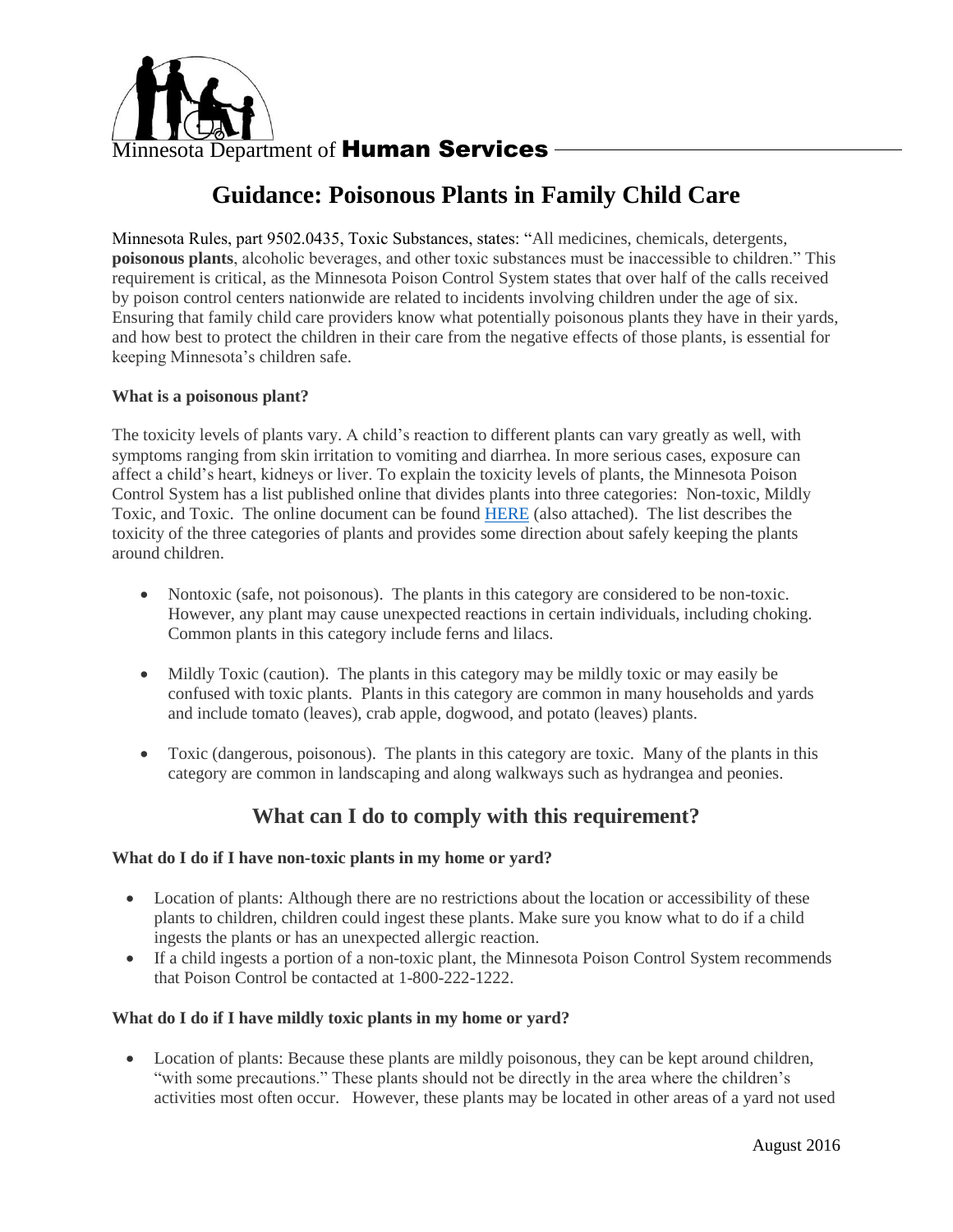for regular play and where a child's presence would be known when the required supervision is being provided. They may also be located in areas where children may pass while supervised when in route to the yard's play area or when entering the home. If the provider would have difficulty intervening to prevent the ingestion of toxic plants, the provider needs to provide some type of barrier to make these plants inaccessible to children. The provider may also choose to remove the plants rather than installing a barrier.

 If a child ingests a portion of a mildly toxic plant, Poison Control should be called at 1-800-222- 1222.

# **What do I do if I have toxic plants in my home or yard?**

- Location of plants: Like mildly toxic plants, plants in this category should not be directly in the area where the children's activities most often occur. These plants may be located in other areas of a yard not used for regular play and where a child's presence would be known when the required supervision is being provided. They may also be located in areas where children may pass while supervised when in route to the yard's play area or when entering the home. If the provider would have difficulty intervening to prevent the ingestion of toxic plants, the provider needs to provide some type of barrier to make these plants inaccessible to children. The provider may also choose to remove the plants rather than installing a barrier.
- If a child ingests any portion of a toxic plant, Poison Control needs to be contacted immediately at 1-800-222-1222.

#### **What steps can I take to comply with this requirement and ensure that poisonous plants are inaccessible to children?**

- (1) Know your yard. Do you know which plants are in your yard? Are any mildly toxic or toxic?
- (2) Assess the location of the plants, especially those included on the Minnesota Poison Control System list as mildly toxic or toxic. Which plants are in locations that children use to play?
- (3) Assess your ability to supervise children in those spaces. For mildly toxic and toxic plants, providing required supervision is critical in making the plants in the yard inaccessible to children in care. If mildly toxic or toxic plants are in a provider's yard, the provider must assess how close the plants are to the area used by children and the provider's ability to provide the required supervision to prevent children from accessing the mildly toxic and toxic plants. If the provider would have difficulty intervening to prevent the ingestion of mildly toxic or toxic plants, the provider needs to provide some type of barrier to make these plants inaccessible to children. The provider may also choose to remove the plants rather than installing a barrier.
- (4) Questions or concerns. If you have questions or concerns, reach out your county licensor or use DHS' "Family [Child Care Provider Questions"](http://www.dhs.state.mn.us/main/idcplg?IdcService=GET_DYNAMIC_CONVERSION&RevisionSelectionMethod=LatestReleased&dDocName=DHS-285366) portal to receive clarification on licensing requirements [\(www.dhs.state.mn.us/fccfaq\)](http://www.dhs.state.mn.us/fccfaq).

#### **What if I have plants in my home or yard that are not on the Minnesota Poison Control System list?**

• The same steps listed above apply to this situation. (1) Do you know which plants are in your yard? (2) Assess whether these plants are in locations that children use to play. (3) If a child was near these plants, is he/she being supervised, such as by you or a parent (i.e., along a walkway to the home)? Would you be able to intervene and prevent a child from ingesting the plants? (4) If you are still uncertain of the appropriate steps to take, reach out for further guidance.